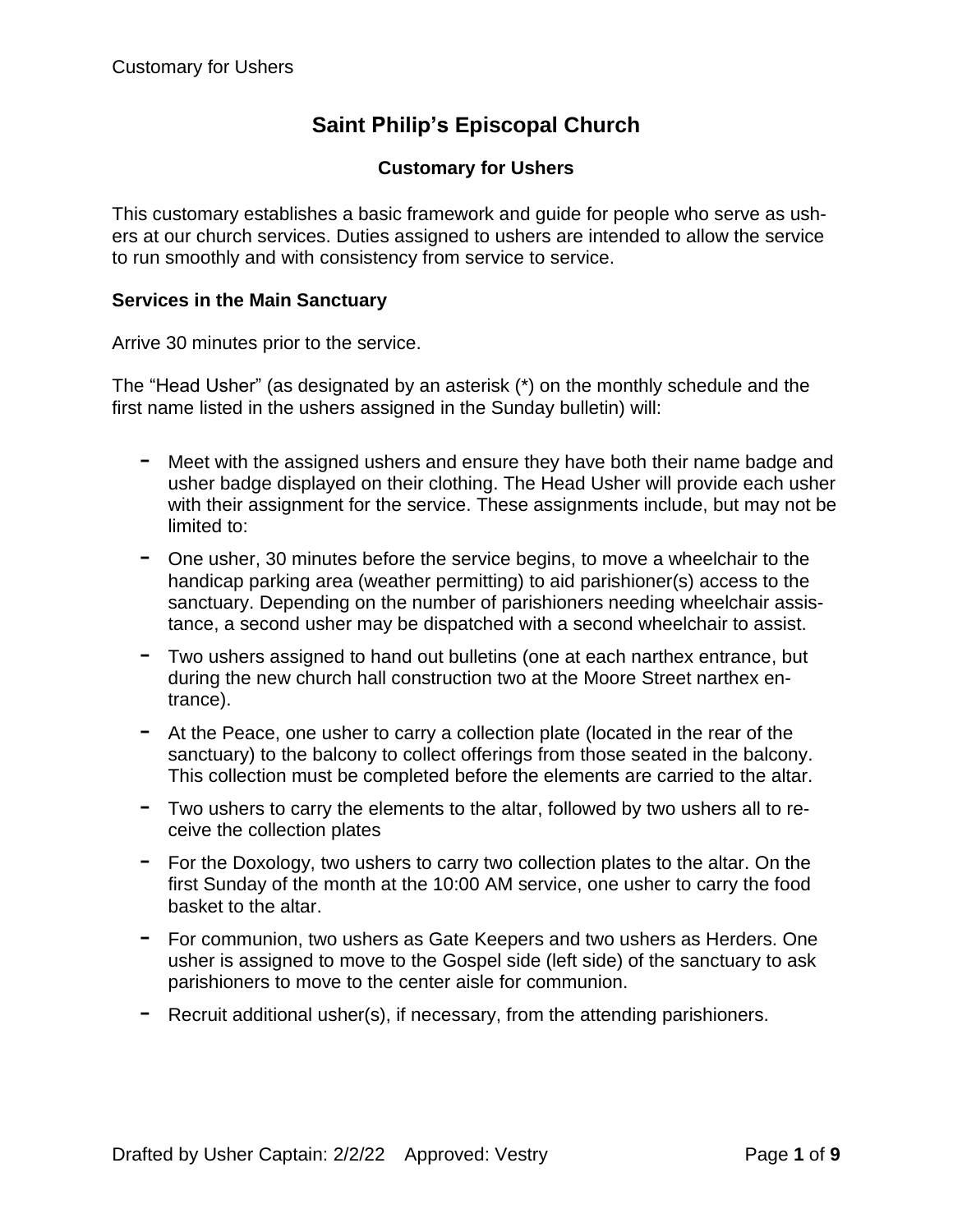- Ensure that bulletins are located in each Narthex for the appropriate service. The Head Usher will check bulletins to determine what hymnal(s) will be used. If LE-VAS or WLP are called for, assign ushers to pass them out with the bulletins.

#### **Before the Service**

- For all church services, ushers are responsible for putting out and storing the handicap parking sign and red cones along Dry Street. On Sundays, the 08:00 AM service ushers will put the sign and cones out and the 10:00 AM service ushers will return them to their storage location.
- Weather permitting, open both Narthex doors and Nave doors to allow smooth flow of parishioners into the Sanctuary. In case of inclement weather, open outside doors for parishioners as they arrive. At the discretion of the ushers, Nave doors may be closed to prevent unusual loud noise coming into the main sanctuary prior to the service beginning.
- The Head Usher will ensure one or more wheelchairs are made available at the Handicap Parking Area and that ushers are assigned to assist parishioners using these wheel- chairs to gain entrance to the church.
- At least one usher will locate at each Narthex entrance to warmly greet parishioners as they enter (during COVID restrictions and during new church hall construction, the Bell Tower Narthex doors will be closed). Pass out bulletins (and supplemental hymnals, if needed) as parishioners enter.
- Encourage visitors to sign the "Visitor Book" and invite them to introduce themselves to the assigned Greeter.
- Assist parishioners with food donations by placing them in the food basket(s). Remove items from plastic or paper bags (save bags to bring food to the food pantry).
- Assist parishioners (especially visitors) with finding <sup>a</sup> seat. Assist late-comers with feeling welcome and finding a seat. If the Sanctuary is crowded, invite arrivals to sit upstairs in the balcony (complying with any existing COVID masking and seating instructions).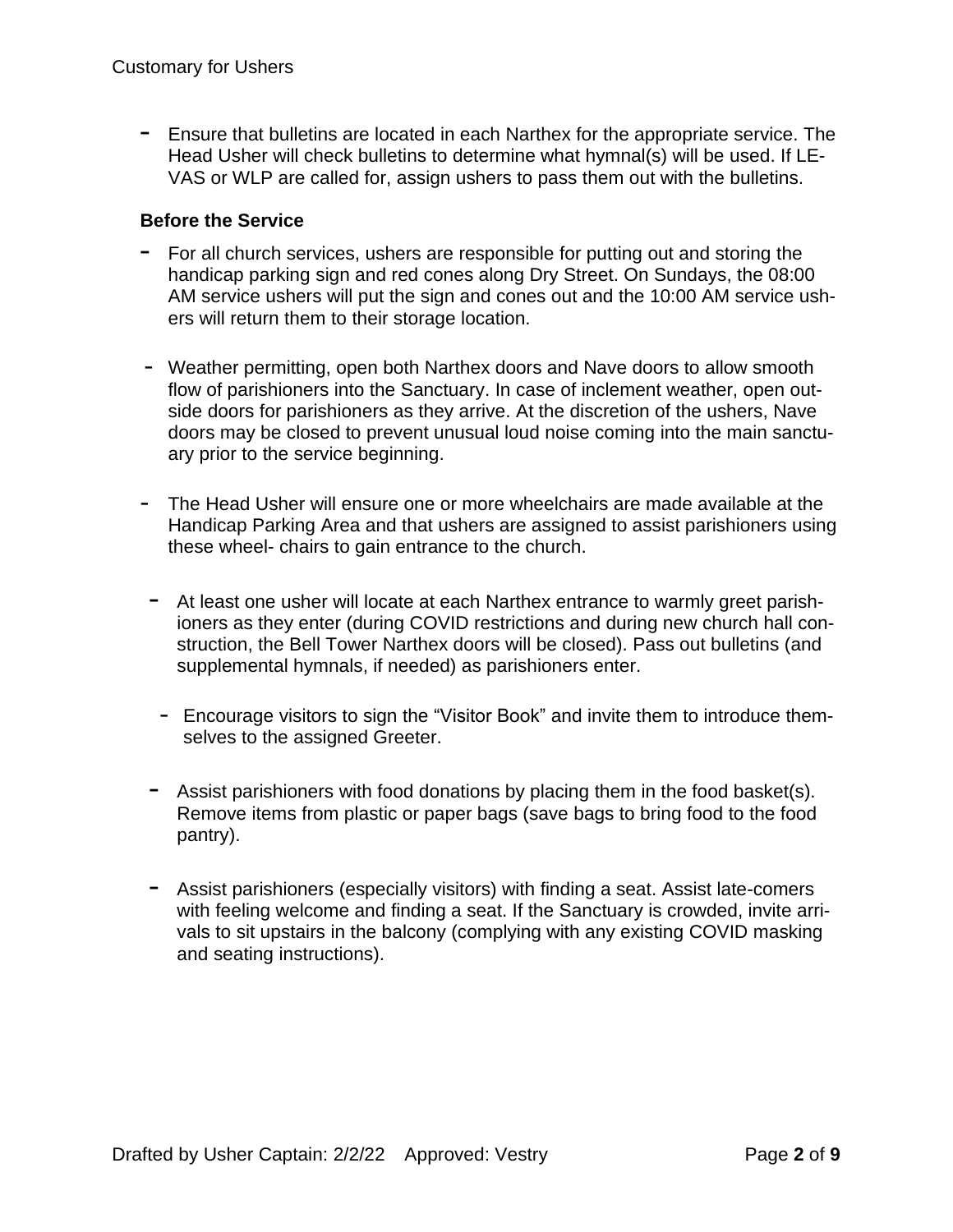## **During The Service**

- The Head Usher will complete the attendance count card and place it with the host elements to be carried forward to the altar. The Head Usher may ask other ushers to assist in taking the count of clergy, staff, and parishioners in the Sanctuary.
- The Head Usher will review the list of parishioners who have volunteered to assist the ushers during a medical emergency or security issue to see if any of these volunteers are in attendance (refer to Safety and Security Policy and Procedures later in this document). The list of these volunteers will be kept at each Narthex entrance. The Head Usher shall make mental note of where these volunteers are sitting in the Sanctuary.
- All Ushers will remain vigilant for parishioners arriving late after the service begins. Late arrivals will have to have narthex doors opened for them.
- All ushers will remain vigilant for parishioners who may be experiencing a medical issue and be prepared to respond to that parishioner.
- All ushers will remain vigilant for external threats that may appear during the service. Any potential external threat will be reported immediately to the Head Usher.

## **Offertory**

- Although four ushers are used routinely for carrying elements to the altar, it is encouraged that two attending parishioners be recruited (normally done by the Head Usher before the service begins) to carry the elements to the altar. At the signal from the Priest or Deacon preparing communion, the two parishioners followed by four ushers (2x2x2) proceed to the altar. The volunteer parishioners will carry the wine and bread (wine on left and bread on right), and the attendance card prepared by the Head Usher, and hand the elements and card to the attending Eucharistic Minister(s) (EM).
- Standing at the altar rail, six (four) across, ushers will receive the collection plates from the EM. Once the ushers have received the offertory plates, all six (four) attendees will bow. The two parishioner volunteers will return to their seats via the center aisle. The four ushers will proceed down center and side aisles to pass the plates to each row alternately. The (four) indicates that only four ushers proceeded to the altar (no volunteer parishioners).
- As soon as announcements begin, the Head Usher will direct one of the other ushers to take the plate from the back of the Sanctuary and proceed to the balcony to collect the offering from those seated in the balcony. This collection must be completed, and the usher returned to the rear of the Sanctuary and that collection added to the other collections received prior to the Doxology beginning.
- Gather the offering in the back of the Sanctuary and at the signal from the Priest or as the Doxology begins to be played, two ushers, with one plate each, and (first Sunday of the month and the late *s*ervice only) another usher following with the food basket proceed to the communion rail to give the collection plates to the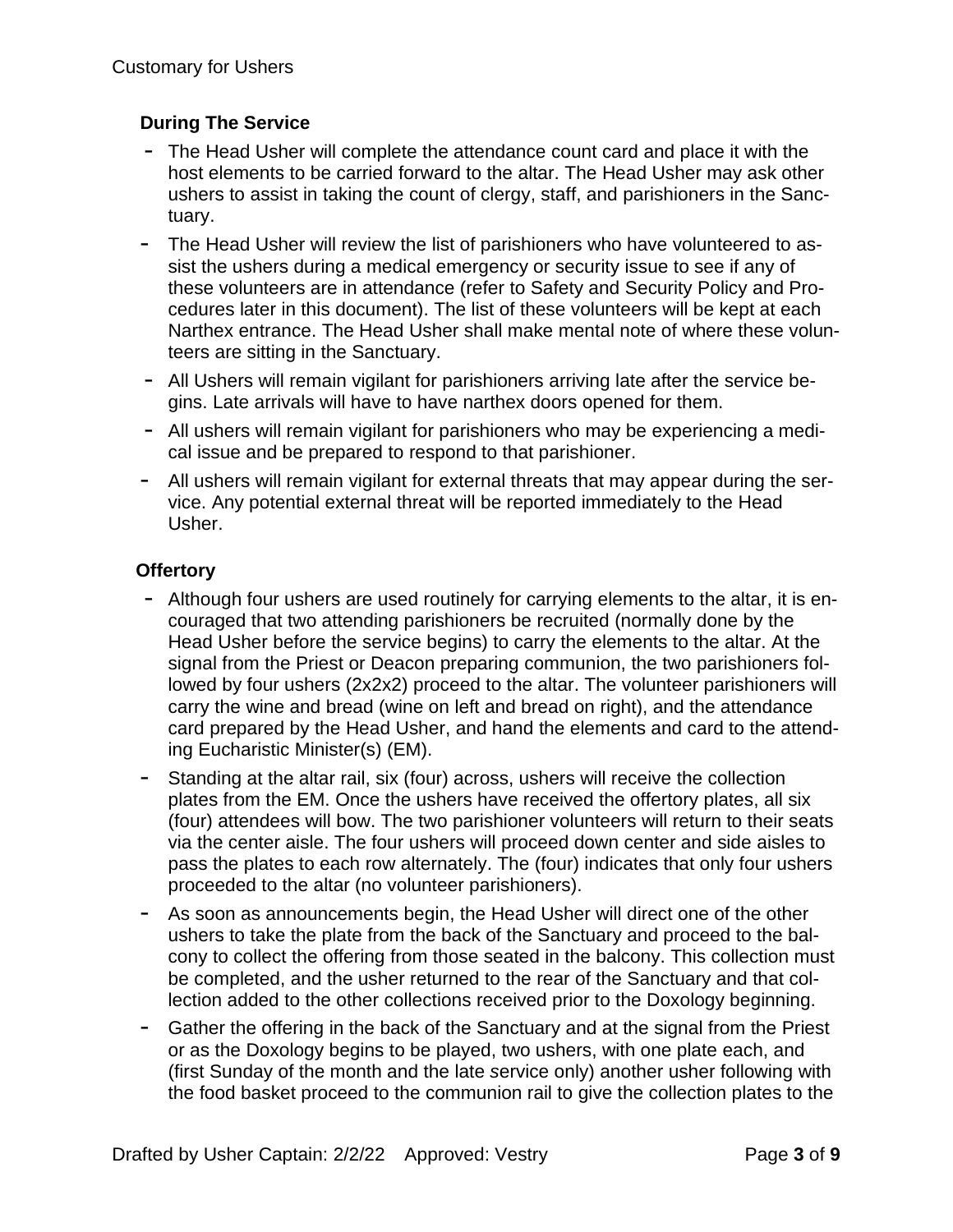EM(s), and when scheduled, place the food basket in front of the altar. Remain at the altar rail until the Doxology is complete, then bow and return to the back of the Sanctuary via the center aisle.

## **Communion**

- At communion, two ushers (Gate Keepers) stand at the center front aisles in front of the first pews to direct worshippers to the communion rail. At the Sunday 10:00 AM service, choir and acolytes receive communion first, followed by balcony parishioners (during COVID restrictions, a Deacon or EM will deliver communion to those seated in the balcony) and far-left side worshippers who have been directed to move to the center aisle. Parishioners sitting on the far-left side pews and seats who have mobility concerns may be sent directly to the left side altar rail. At the Sunday 08:00 AM service, parishioners sitting at the far-left side pews and seats should be sent directly to the left side altar (One usher will be assigned to notify parishioners seated on the far-left side to move to the center aisle for communion). Watch for open spaces at the altar rail, try to keep couples together, keep it flowing. Openings at the altar are filled from the middle to the outside. When the center altar rail is not used, parishioners may use this space when standing to receive communion. (This procedure also applies during COVID restrictions when two Priests or Deacons provide communion at the front of the center aisle).
- Two ushers (Herders) position yourselves on the left and right side of the center aisle following the balcony and far left side worshippers. Once the center aisle is cleared, begin releasing rows from front to back to receive communion. The ushers will be the last to receive communion.
- Once parishioners receive their communion, they should be directed to return to their seats via the side aisles.
- The Head Usher and one other usher will be the last in line to receive communion. One usher will be assigned left (Gospel) side to acknowledge those who need communion delivered to their pew/seat and one usher will be assigned to do the same for the right (choir) side of the Sanctuary. These two ushers will ascertain prior to communion beginning what parishioners will need communion brought to them in their pews. This information will be provided to the Priest(s)/Deacon(s) by these two ushers while receiving communion. These ushers will then escort the Priest or Deacon to their respective side of the Sanctuary to those parishioners who need communion delivered to them.

## **At the End of the Service**

- Open Nave doors and Narthex doors, weather permitting, during the closing hymn.
- Provide wheelchairs to those identified as using them to enter the church as soon as the service ends. During the final hymn, move wheelchair bound parishioners to exit doors to prevent parishioner restrictions for these persons.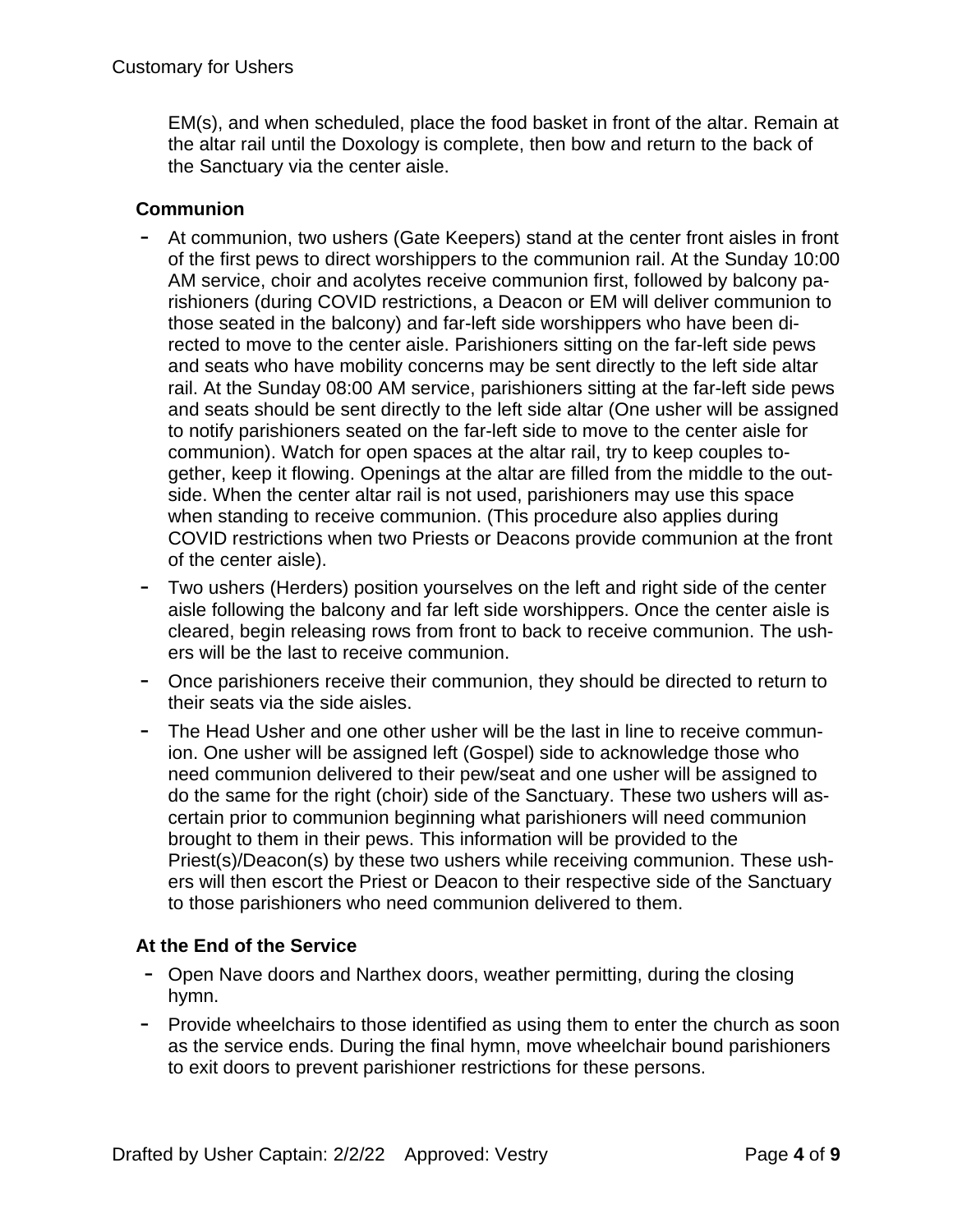- Ushers are encouraged to greet parishioners leaving the Sanctuary when a Priest or Deacon is not available.
- Walk the pews and seats (main Sanctuary and balcony) to collect all remaining bulletins and trash, and place in the trash and bulletin receptacles. Arrange hymnal and prayer books in the correct order (prayer books in center and hymnals on outside, book spines should be on the left side). Balcony hymnals and prayer books should be stored under the pews.
- Remove and store Handicap Sign and red cones (10:00 AM service).
- Make sure all Sanctuary Nave doors and outside doors are closed before leaving the church. The Vestry Person of the Day is responsible for ensuring the church is safely secure **after** all clergy, staff, and parishioners exit the church after the service ends.

# **Services in the Chapel of the Cross**

Services held in the Chapel of the Cross can include Sunday early service, funerals, weddings, and holy day services (8:00 AM Sunday service will normally use Rite 1). Most of the usher customary procedures remain the same. The major difference is that there are only two ushers needed. These ushers are responsible for the following:

- Greet worshippers warmly outside of the Chapel. Invite them in and give them a bulletin.
- The doors between the Chapel Narthex and the Nave should remain closed whenever possible to maintain quiet and temperature in the Chapel.
- The collection plates are located in the back of the Nave and should be processed to the altar by ushers at the appropriate times during the service.
- During the offertory collection, one usher should pass the plate on each side.
- At communion, one usher should be on either side of the center aisle to release rows to receive communion.

## **Funeral Services**

- Arrive 1 hour prior to the start of the service. Ushers may be asked to arrive earlier due to large attendance or special circumstances.
- Coordinate with clergy to determine if copies of the funeral bulletin need to be placed in the church hall for family members. All bulletins and readings will be located in the main church Sacristy before the service.
- Install/remove Handicap Parking sign and red cones on Dry Street.
- Greet "family ushers" (if any) and assist them in procedures and assignments.
- Be attentive to quests outside of the church who may not be sure of where they should proceed.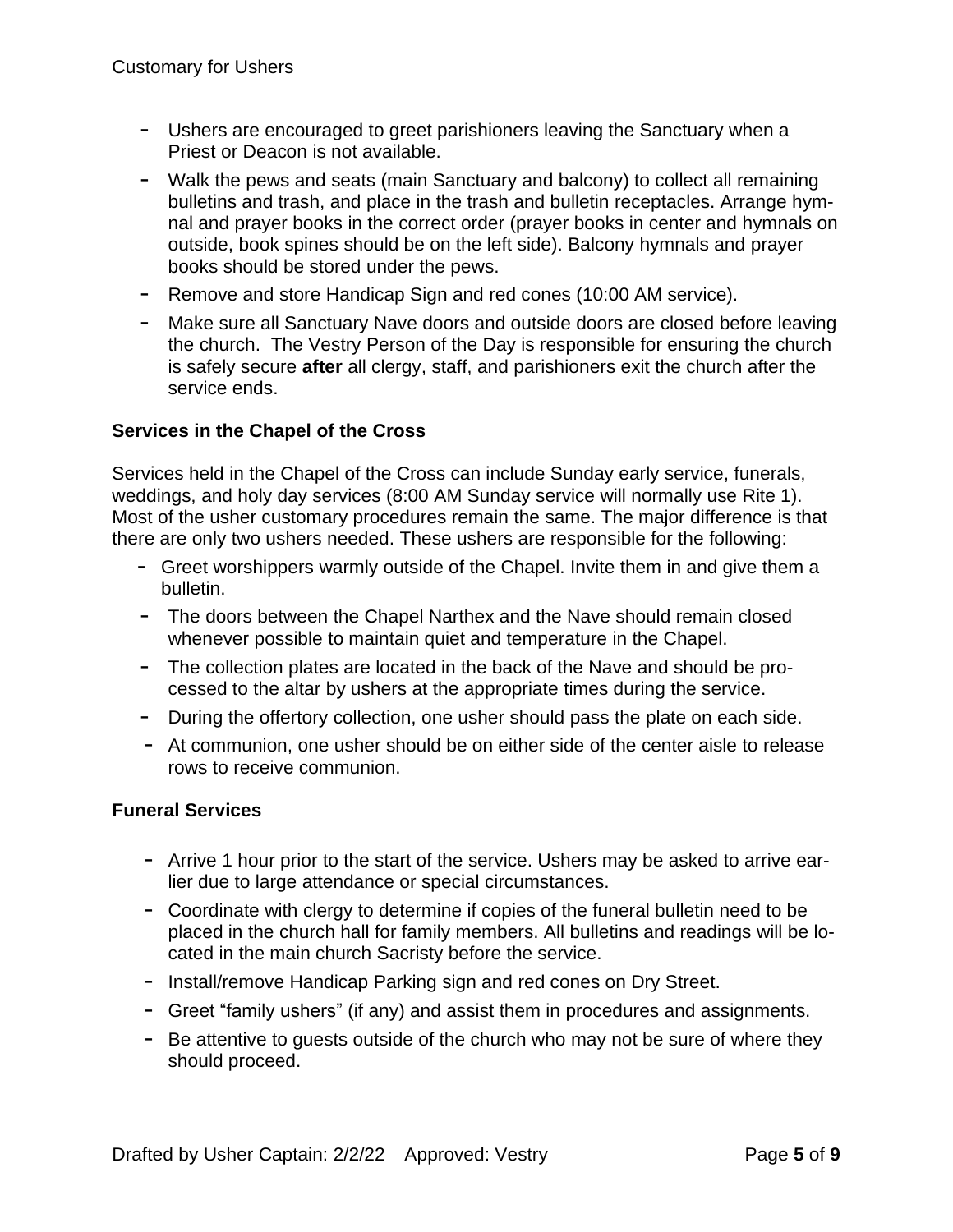- Coordinate with clergy to determine how the family will receive communion. (This procedure should also be followed for baptism services).
- If there is interment in the Memorial Garden:
	- Provide directions and assistance, if needed, to family members and guests moving from the church to the Memorial Garden.
	- After the service, store materials (table, silver bucket, and spade) used at the grave site in the Chapel Annex (old parish hall).

## **Security.**

Ushers will be part of the Saint Philip's evolving security policies and procedures. These security measures are intended to counter potential threats from harmful intrusion into church services. As part of these security measures, the following routine usher assignments and responsibilities are assigned.Magnetic locks on all external doors will activate five minutes after the start of each service. After magnetic locks are activated, ushers will:

- Place signs in all external door windows that indicate doors are locked and identify which entrance into the church is available.
- Place velvet rope stanchions at the locked doors to preclude persons from activating the magnetic lock motion sensors.
- The Head Usher will assign one usher to monitor the Bell Tower Narthex door and one usher to monitor the Moore Street Narthex door to allow late parishioner arrivals to enter the church. Common sense judgement will be used to determine when a suspicious person(s) is denied entrance to the church. The Head Usher should be notified immediately when this situation arises. (The Bell Tower doors may remain closed until the new church hall construction is complete)

Parishioners who desire to leave the service early will be allowed to do so. Ushers will be required to move the velvet rope stanchions to allow parishioners to exit the church service early (in either Narthex).

- During the recessional, ushers will remove all velvet rope stanchions and all door closed signs.

## **Safety and Security Policy and Procedures.**

The Saint Philip's Episcopal Church Safety and Security Committee (SSC) is responsible for developing policies and procedures for emergencies that could occur during a church service or activity. Once these policies and procedures have been approved by the Executive Committee and Vestry, ushers are responsible for adhering to these policies and following the procedures identified in the following categories.

- Medical Emergencies. Ushers provide the first response to medical emergencies in the Sanctuary. The Head Usher, with the assistance and advice of any medical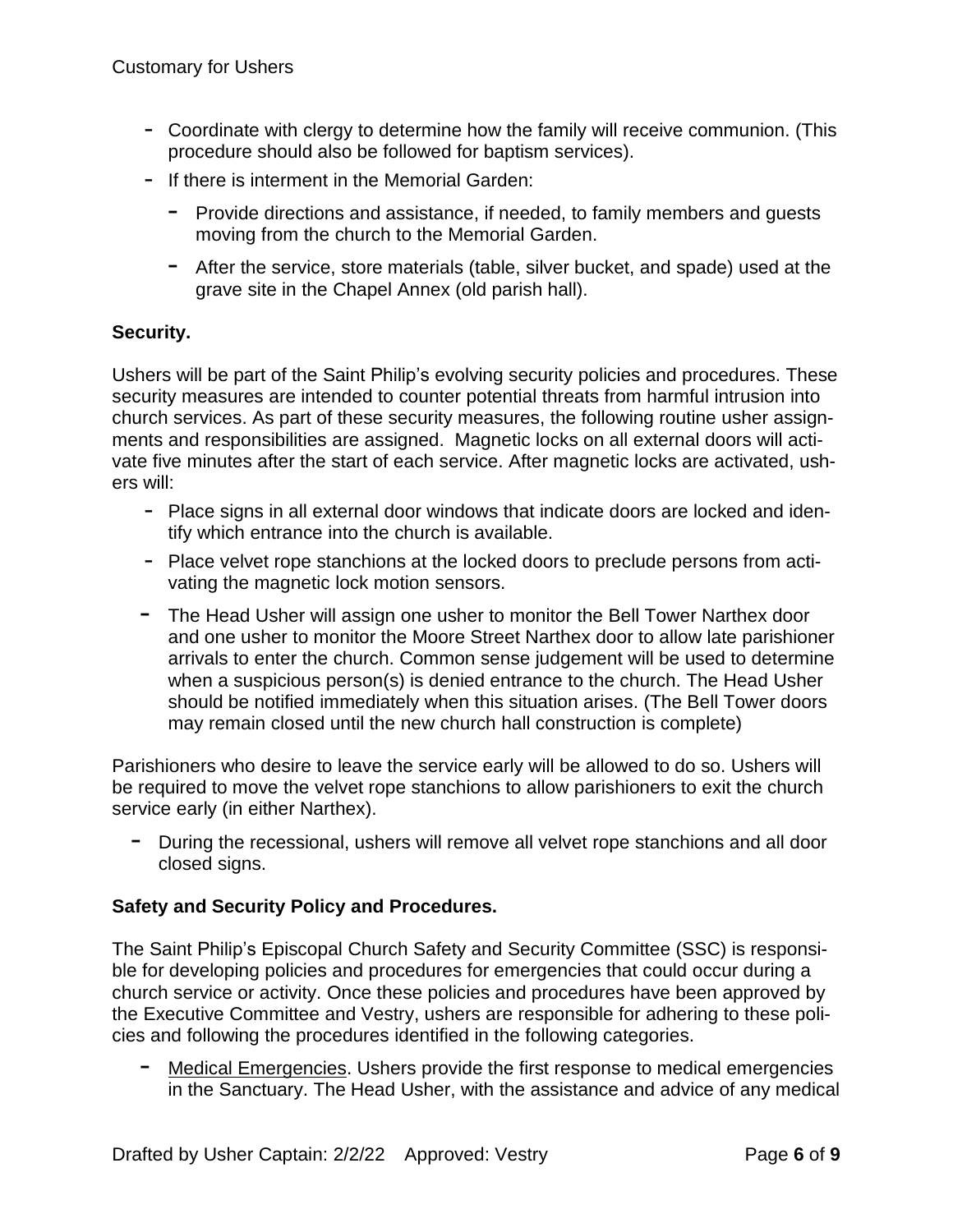professional in attendance, will make the decision to conduct one or more of the following actions:

- \* Aid the parishioner in place.
- \* Move the parishioner to one of the Narthex areas for treatment.
- \* Use an emergency medical kit or an Automated External Defibrillator (AED) to assist the afflicted parishioner.
- \* Call <sup>911</sup> for immediate medical assistance.
- \* Advise the clergy with <sup>a</sup> recommendation to suspend or cancel the service in order to attend to the afflicted parishioners (This will be done by the Head Usher, walking directly to the altar and advising the presiding Priest or Deacon.)
- Church Evacuation. The serving Priest or Deacon may direct that the church be evacuated due to various emergencies that occur. All ushers will be trained to assist in the Evacuation Plan. The ushers' main effort will be to assist parishioners in an orderly and calm exit from the church. The following procedures apply:
	- \* Open all exit doors, both Nave and outside doors
	- \* Assist those parishioners who are wheelchair bound, who are walker assisted, and those who need aid to walk.
	- \* The Head usher will solicit help from those parishioners who have previously identified themselves to help during an emergency
	- \* The general plan is to allow parishioners to leave by pew row, starting from back to front. Seating sectors will evacuate, as follows:
		- Choir side parishioners and choir members should exit via the Moore Street Narthex
		- Gospel side parishioners, acolytes, and clergy should exit via the Bell Tower Narthex
		- Balcony seated parishioners should exit via the Moore Street Narthex
- Church Lockdown. The term "lockdown" for this Customary means that all exterior church doors are locked, and no person would be allowed to enter or leave the church. The serving Priest or Deacon may direct that the church be locked down. This action is usually reserved for external threats existing to clergy, staff, and parishioners residing inside of the church.
	- Ushers are the first line of defense for both identifying and deterring intrusion by a person(s) considered a threat to parishioners and clergy inside of the church. The Head Usher is responsible for immediate notification to the serving Priest or Deacon that an external threat exists and recommending whether the service should be suspended, whether the church should be locked down, and whether parishioners, staff, and clergy should be evacuated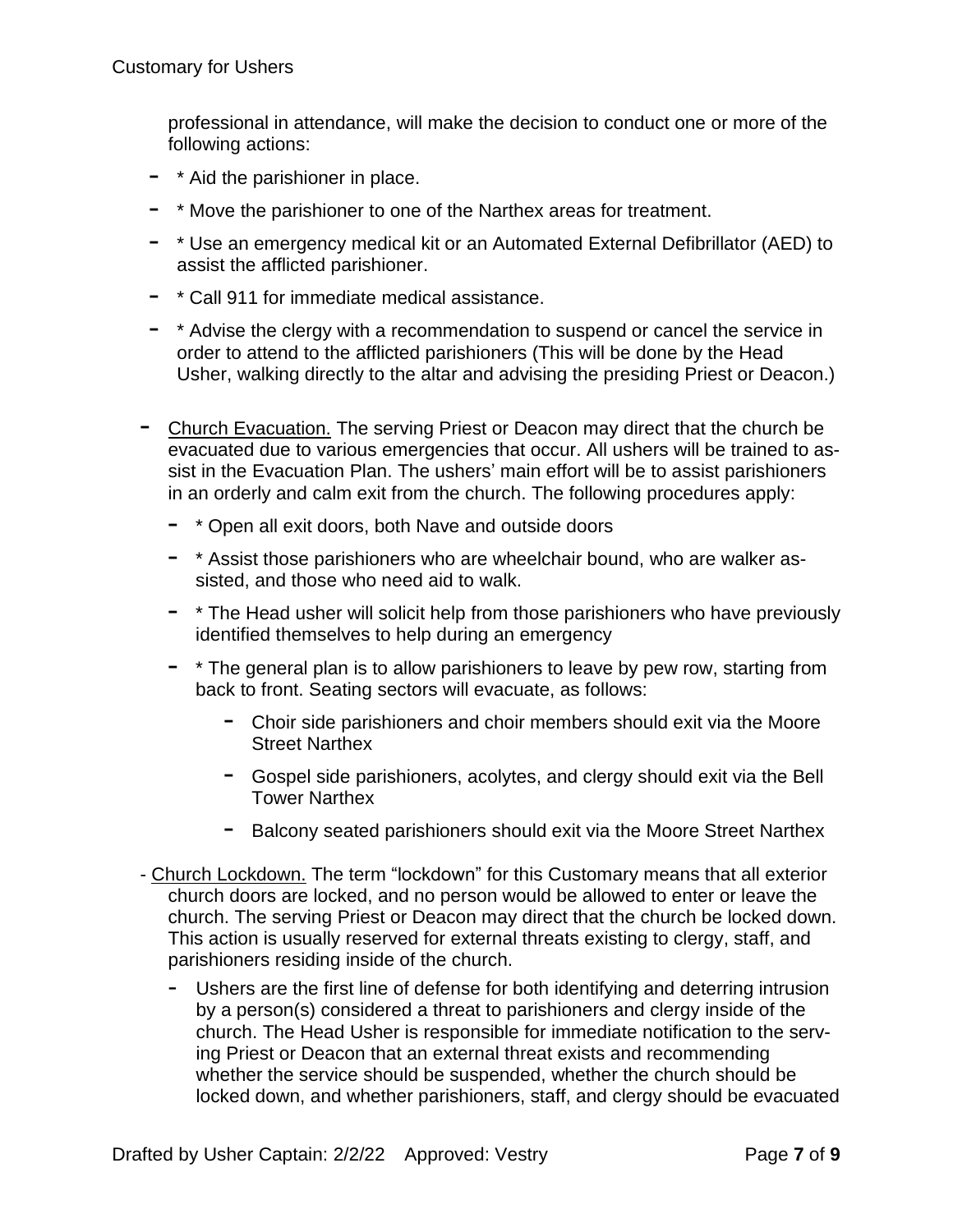from the sanctuary to safer locations within the church. The decision to stay in place or move to safer locations resides with the serving Priest or Deacon.

- \* The Head Usher or an assigned usher will call 911 and ask for an immediate police response when an external intruder threat exists.
- \* Ushers will ensure that all doors remain locked, allowing no one to enter the exterior door sensor areas, automatically unlocking exit doors in both Narthexes. One usher will be assigned at each Narthex door to maintain this security posture and to identify any attempt to enter the church through either of these doors.
- \* The main sanctuary can be considered unsafe from an external threat for various reasons, the most identifiable are visual access from outside through the large church windows and close proximity to external doors. Whether a potential intruder or violent weather outside, the Head Usher may make a recommendation to the serving Priest or Deacon to move the parishioners to safe areas within in the church, to include safe rooms and safe passageways. If approved, ushers will assist parishioners to move to these areas, assisting those with mobility problems.
	- o The Head Usher is responsible for requesting assistance from other parishioners to escort persons from the Sanctuary to safe locations in a calm and orchestrated manner.
- \* The SSC has identified Safe Rooms and safe area locations. Safe Rooms are required to have separate dead bolt locks with key access from the outside. The SSC will identify the recommended capacity for each Safe Room. Since the number of parishioners varies by each service, there is no viable way to assign parishioners for each Safe Room. Parishioners will be directed by ushers to safe locations based on their mobility and ability to climb stairs.
- \* The following rooms have been designated as Safe Rooms:
	- o Sacristy
	- o Dressing Room
	- o Flower Room
	- o Men's Restroom
	- o Women's Restroom
	- o Second Level Storage Room
- \* Once Safe Rooms have reached their capacity, ushers will ask parishioners to locate in protected passageways near the Safe Rooms. These include:
	- o The hallway between the restrooms and the sacristy
	- o The upstairs vault area near the storage room
	- o The balcony
- Church Intrusion. For the purpose of this Customary, "church intrusion" means that some person(s) has entered the church by force, to include physically breaking through church doors, and acts in such a manner as to be a physical threat to the clergy, staff, and parishioners attending the service. It also includes threat ac-